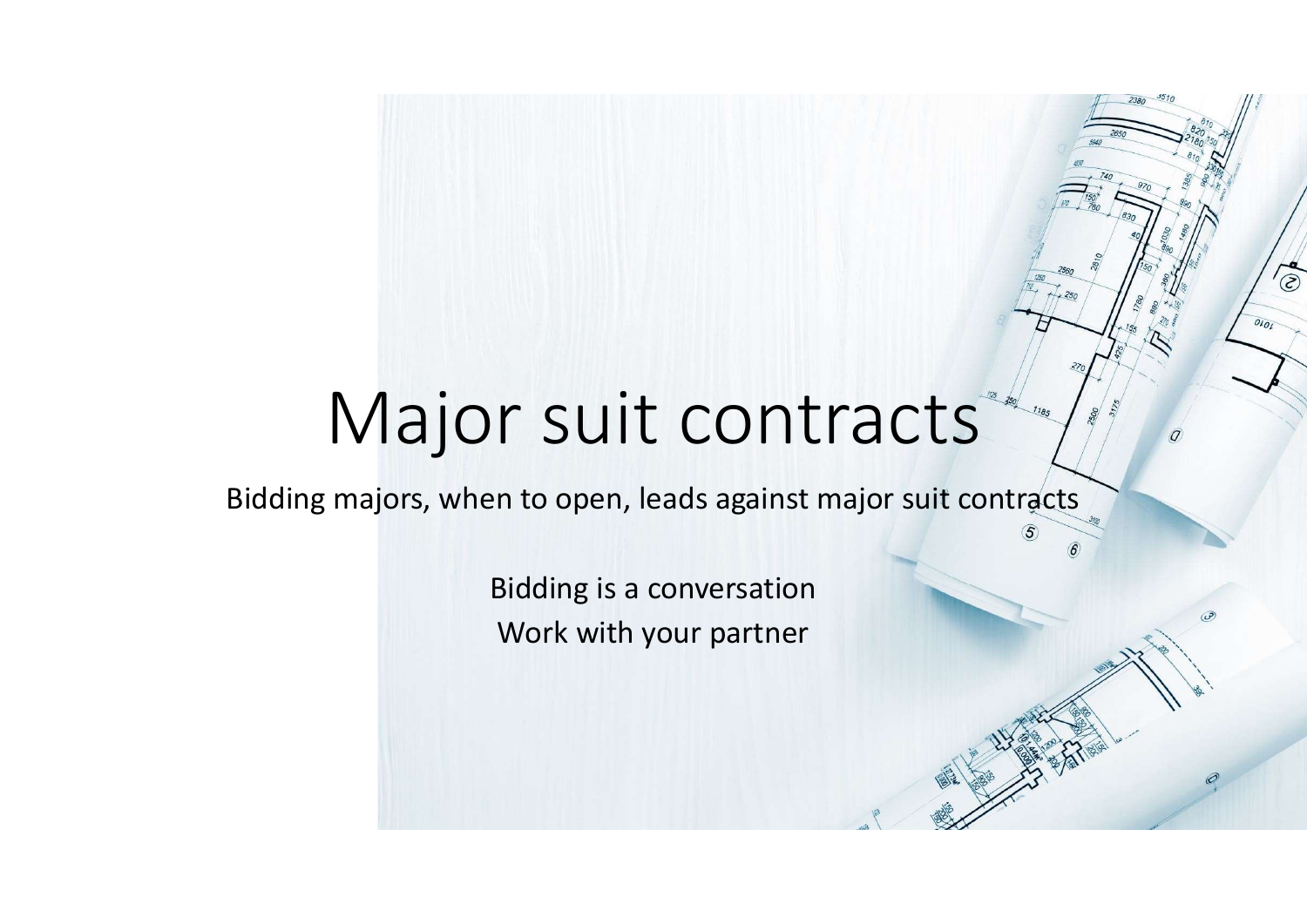# Summary – bidding majors when partner<br>opens opens

- Always bid the fit if you have one. When partner bids 1 $\spadesuit$  with 3 spades respond:
	- 2♦ with 6 to 9 total points "I don't have enough for game for game. What do you think?"
	- <sup>3</sup>♠ with 10 to 12 total points "We might have enough for game. What do you think?"
	- <sup>4</sup>♠ with 13+ total points "We have enough for game. Maybe more! What do you think?"
- Partner opens  $1\vee$  and you have four  $\spadesuit$ .
	- Bid 1♦ "I haven't got 3 hearts, have you got 4 spades to go with mine?"
- Partner opens 1♠.
	- Responding 2♥ to 1♠ always shows 5 hearts. This means that opener can support hearts with 3.
- If partner opens and you change suit, partner must bid again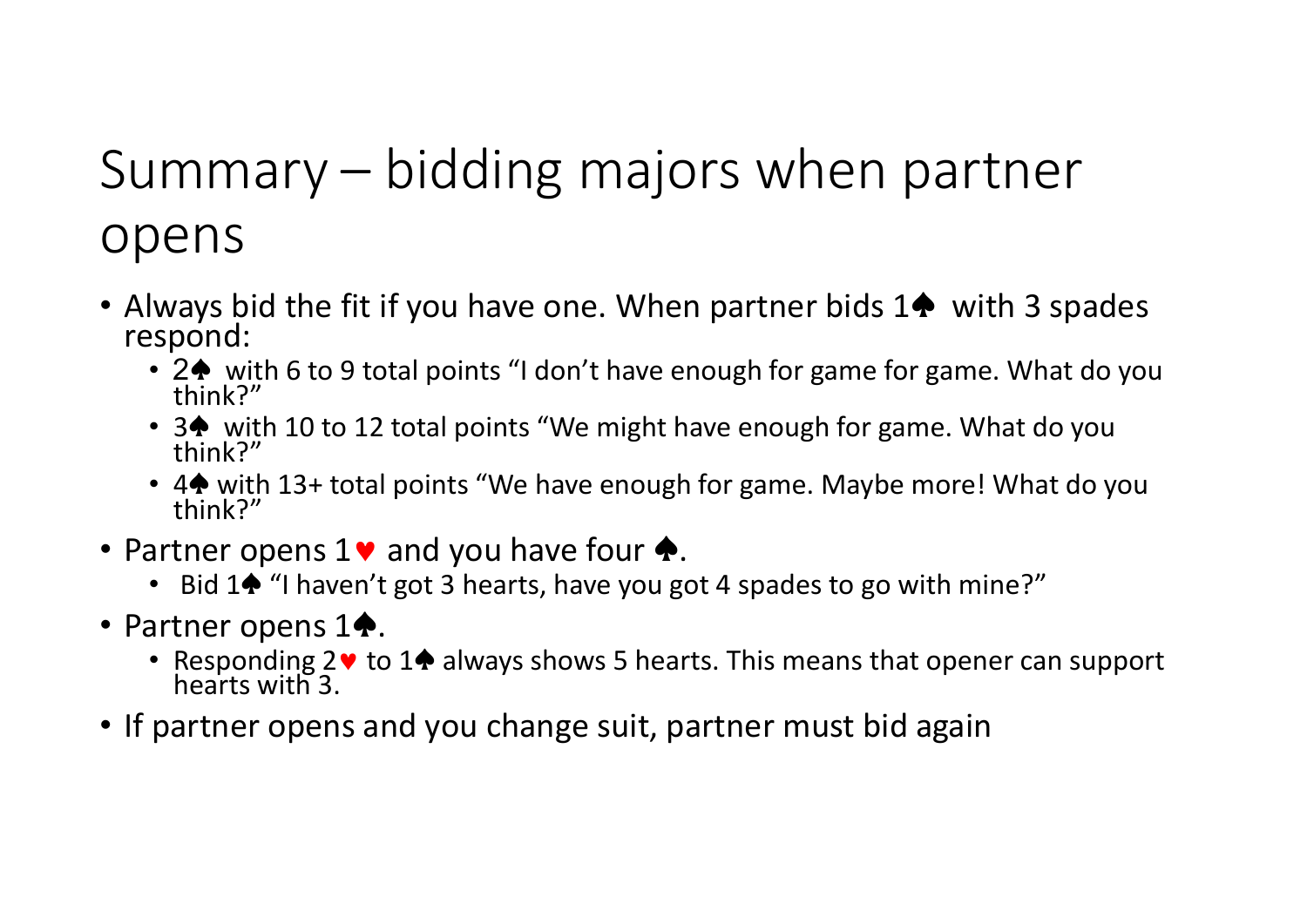- Partner opens 1<sup>•</sup>, the opposition passes **452**
- What do you bid?
- You have 11 points and 4 hearts.
- $\cdot$  Bid 3 $\bullet$
- Why? You want to say to your partner "I have support for your hearts and nearly enough for game"
- Two tables bid  $2\vee$  and missed the game

**\*K974** ◆A1096 \* K94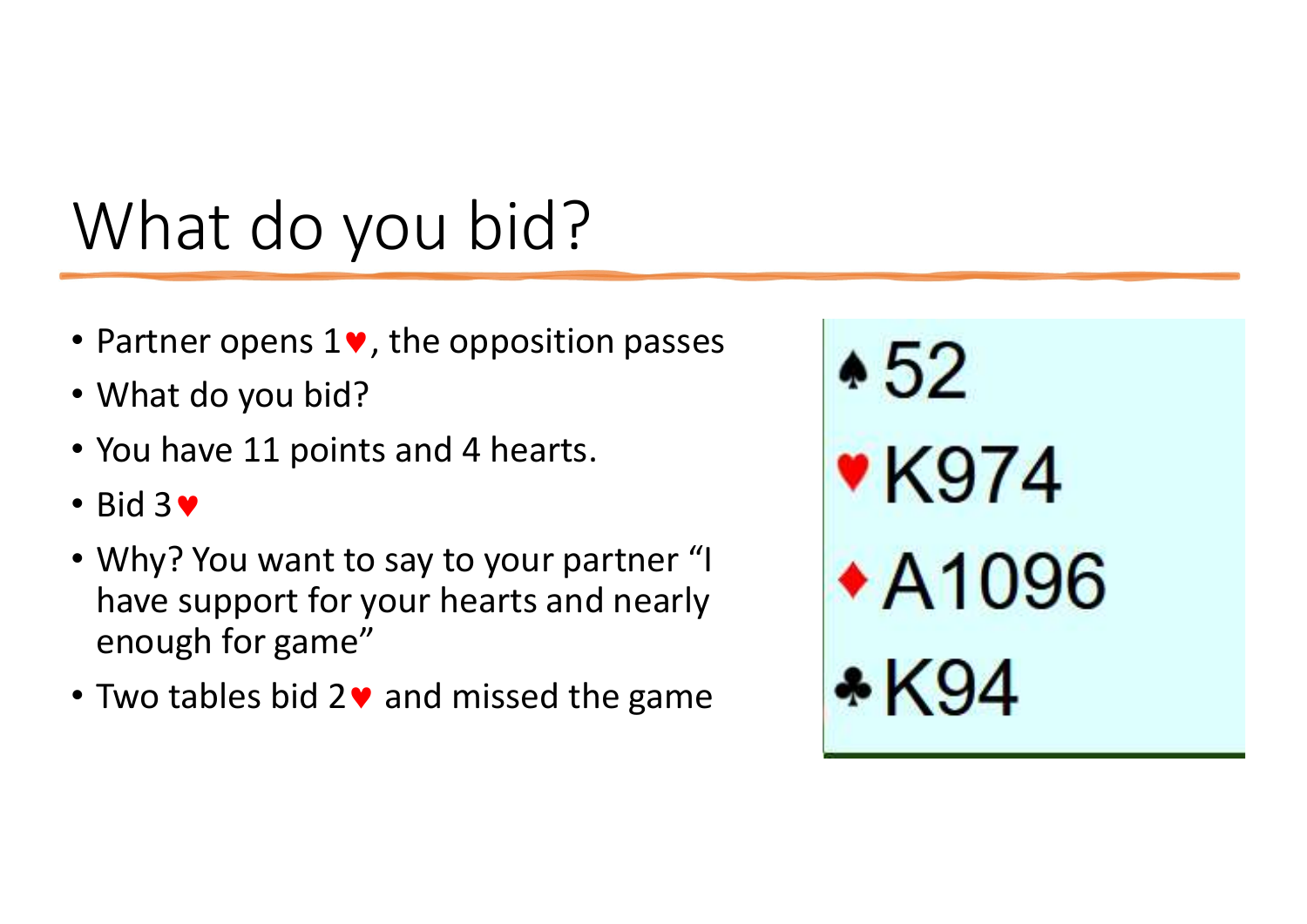- Partner opens  $1\clubsuit$ , the opposition passes
- What do you bid?
- You have 6 points and four hearts.
- $\cdot$  Bid 1 $\bullet$
- Why? You want to say to your partner "I have 4 hearts and 6+ points".
- Two tables bid  $2\clubsuit$ . This should show  $10+$ points and no major. They missed the game in hearts.

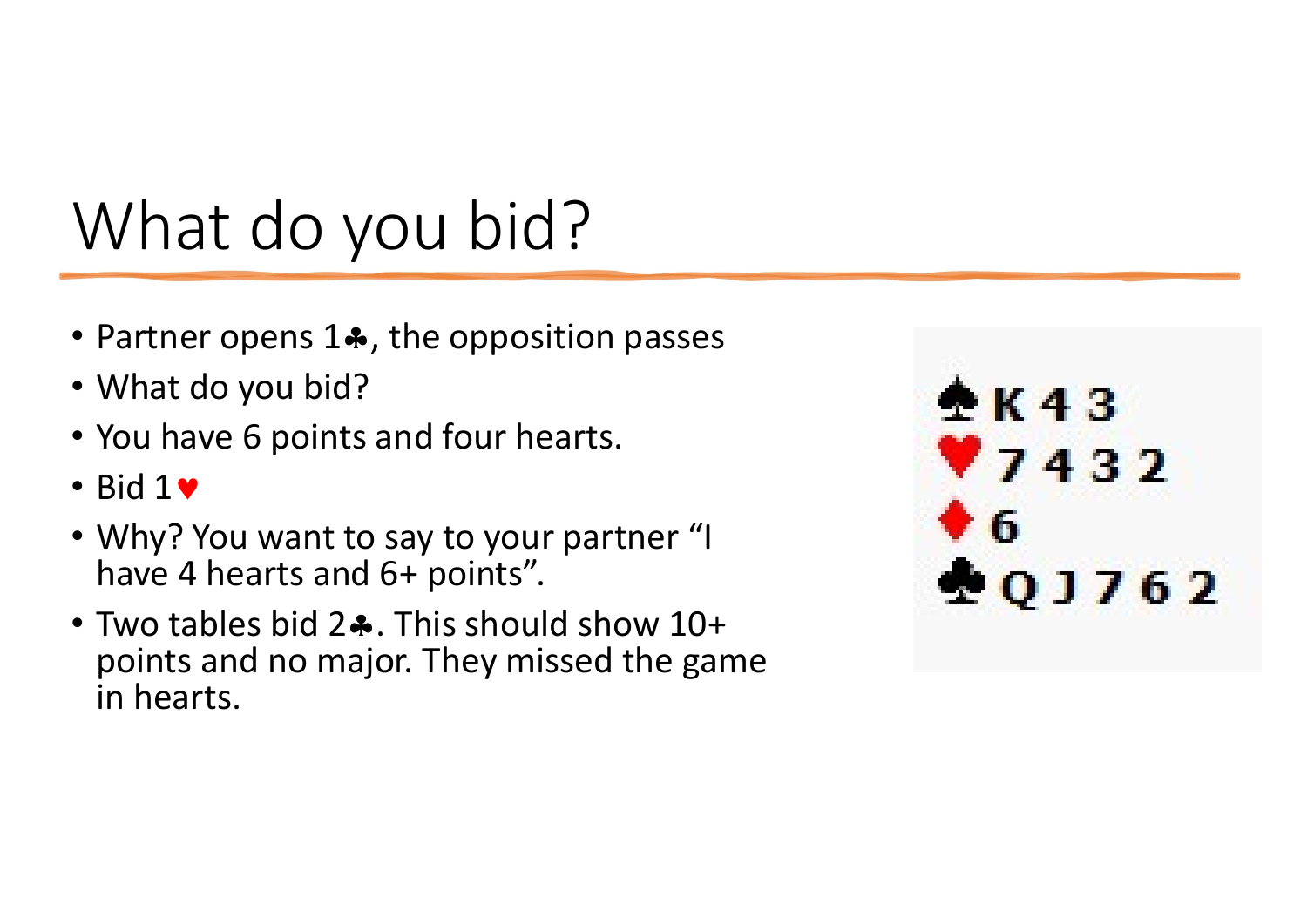- You are North and dealer.
- What do you bid?
- East passes and partner responds 1<sup>•</sup> **AQJ106**
- West passes, what do you bid?
- You have 18 high card points and 2 for distribution = 20, partner has  $6+$  so you have 26 points
- $\bullet$  Bid 4 $\bullet$
- Only one pair bid game!



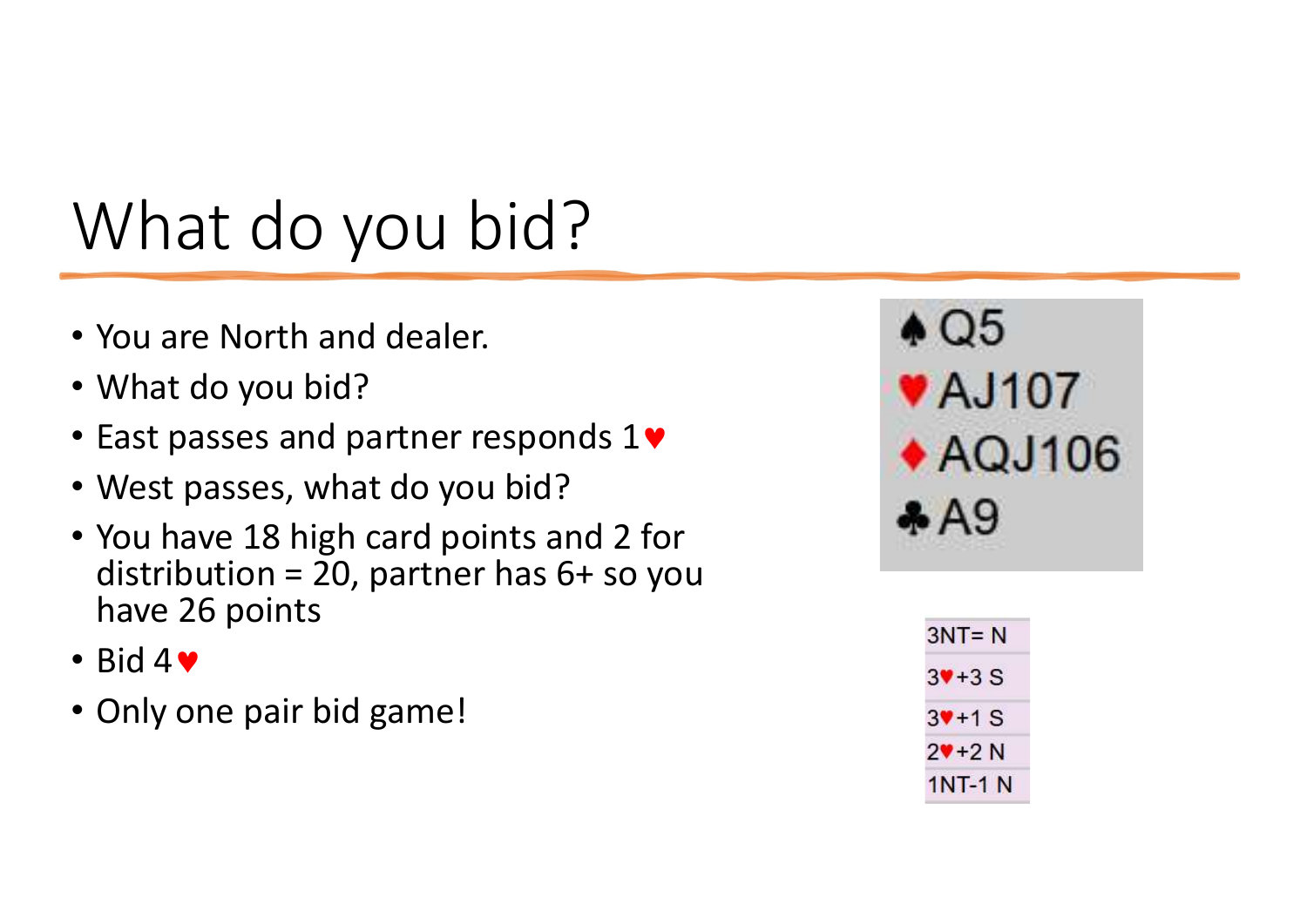## Summary for opening major suits

- Always open with 13+ points
- Length and strength are important, so open with 12+ points and 5 cards in the major, open with 11+ points and 6 cards in major
- Use the rule of 20 to help you decide to open. The rule of 20 is not used when partner has opened
- Summary for opening major suits<br>
 Always open with 13+ points<br>
 Length and strength are important, so open with 12+ points and 5<br>
cards in the major, open with 11+ points and 6 cards in major<br>
 Use the rule of 20 to he passes, consider opening with 10+ points if you have good spades.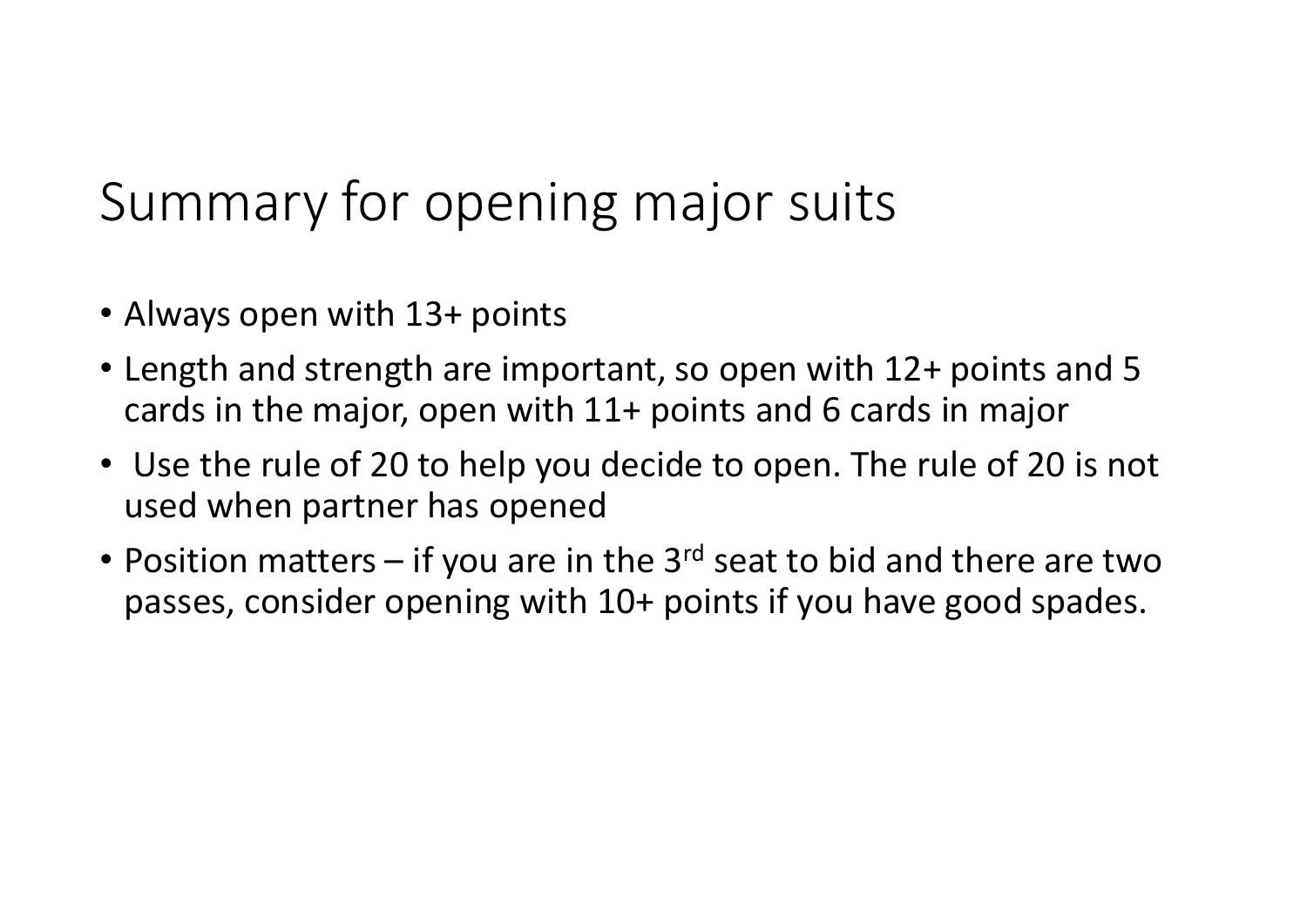

All hands had 10 points. All hands had 10 points.<br>None meet the rule of 20<br>None have length or strength<br>East is missing the 5<sup>th</sup> spade to open<br>light in the fourth seat<br>Everyone should pass! None have length or strength All hands had 10 points.<br>None meet the rule of 20<br>None have length or strength<br>East is missing the 5<sup>th</sup> spade to open<br>light in the fourth seat<br>Everyone should pass! All hands had 10 points.<br>None meet the rule of 20<br>None have length or strength<br>East is missing the 5<sup>th</sup> spade to open<br>light in the fourth seat<br>Everyone should pass! All hands had 10 points.<br>None meet the rule of 20<br>None have length or strength<br>East is missing the 5<sup>th</sup> spade to open<br>light in the fourth seat<br>Everyone should pass!

| $24 - 3E$     | 9 <sup>°</sup> | 150 | 8              |   |
|---------------|----------------|-----|----------------|---|
| $24 = N$      | $-6$           | 110 | 6              | 2 |
| <b>2NT-2W</b> | $\bullet 5$    | 100 | 4              |   |
| $19 = S$      | $\bullet$ 7    | 80  | $\overline{2}$ |   |
| Passed out    |                |     | 0              | 8 |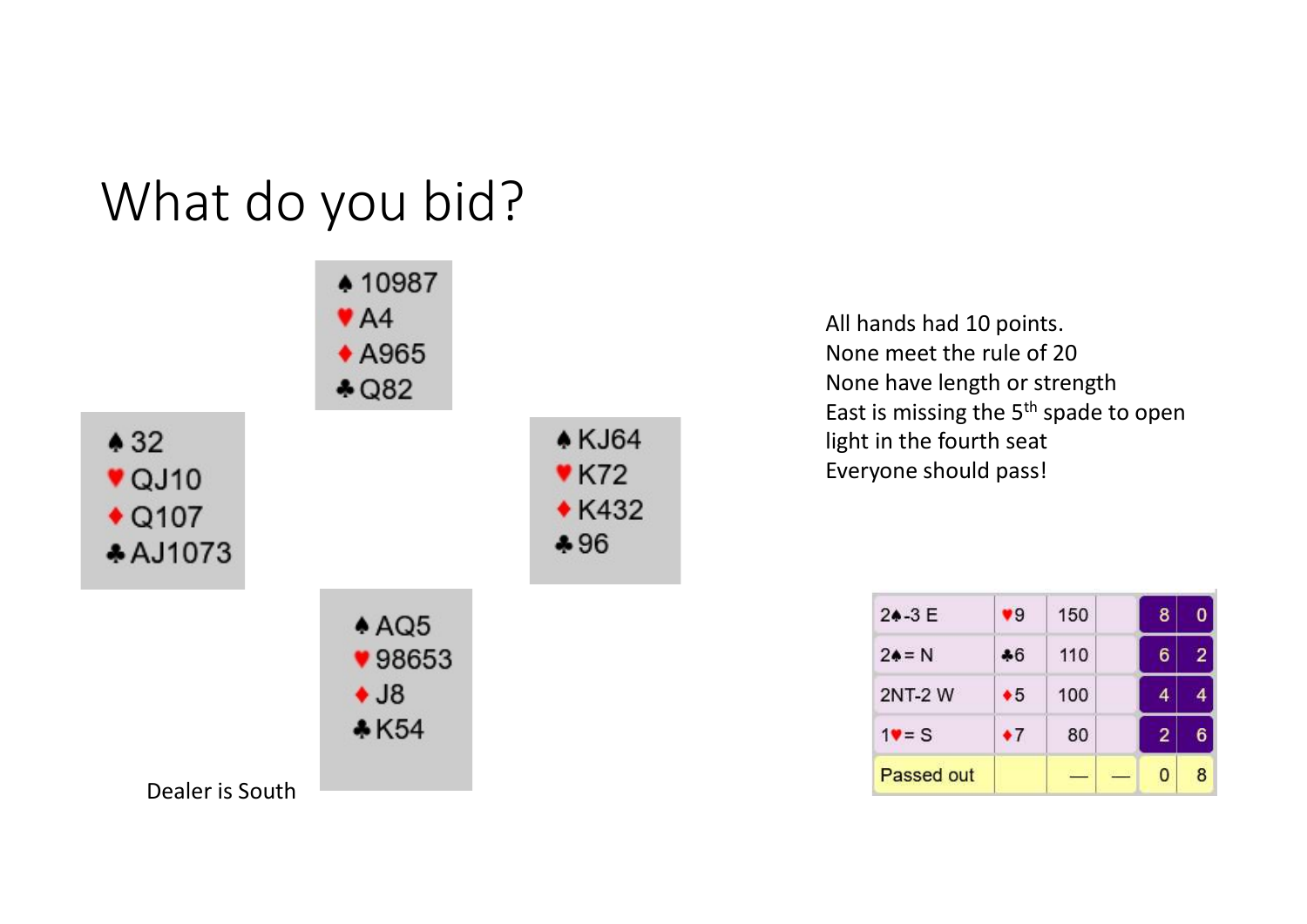- You are North and dealer.
- What do you bid?
- You have 11 points.
- You have 5 cards in both majors
- Using rule of 20, 11+5+5=21.
- Open 1♠
- Why? With 2 five card suits, open with the higher ranking one. You can bid hearts on the next round.

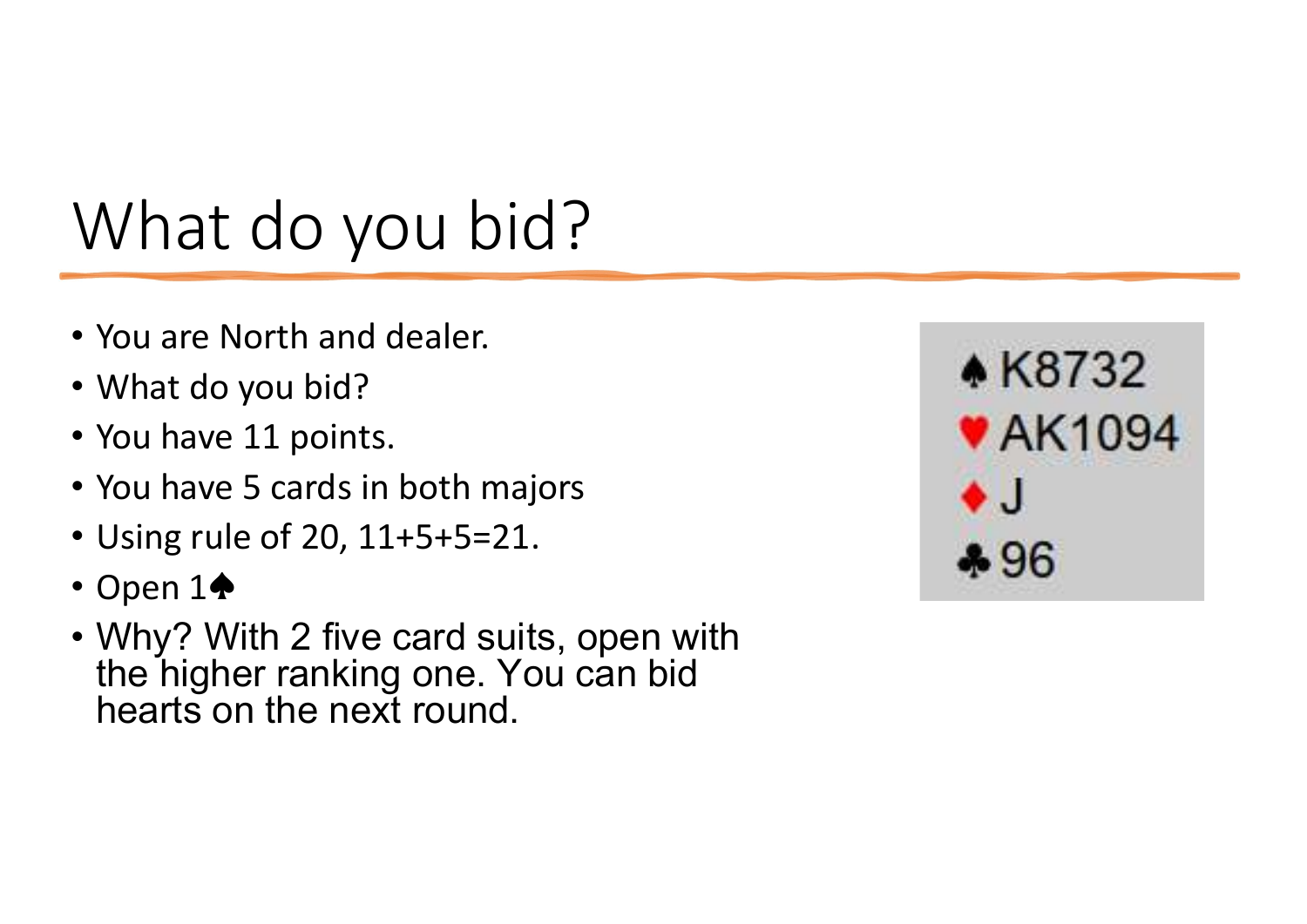## Summary of opening leads

- Check the bidding and your hand to decide the suit and the card to lead
- If partner bids, lead partner's suit unless you have a great reason not to
- Try to avoid leading suits that they have bid. "Lead the unbid suit"
- Top of a sequence leads are good as partner can anticipate what you have
- Leading a low card indicates you have an honour
- Leading a middle sized card indicates you would prefer partner to lead another suit back
- With 2 or 3 small trumps, lead a doubleton or singleton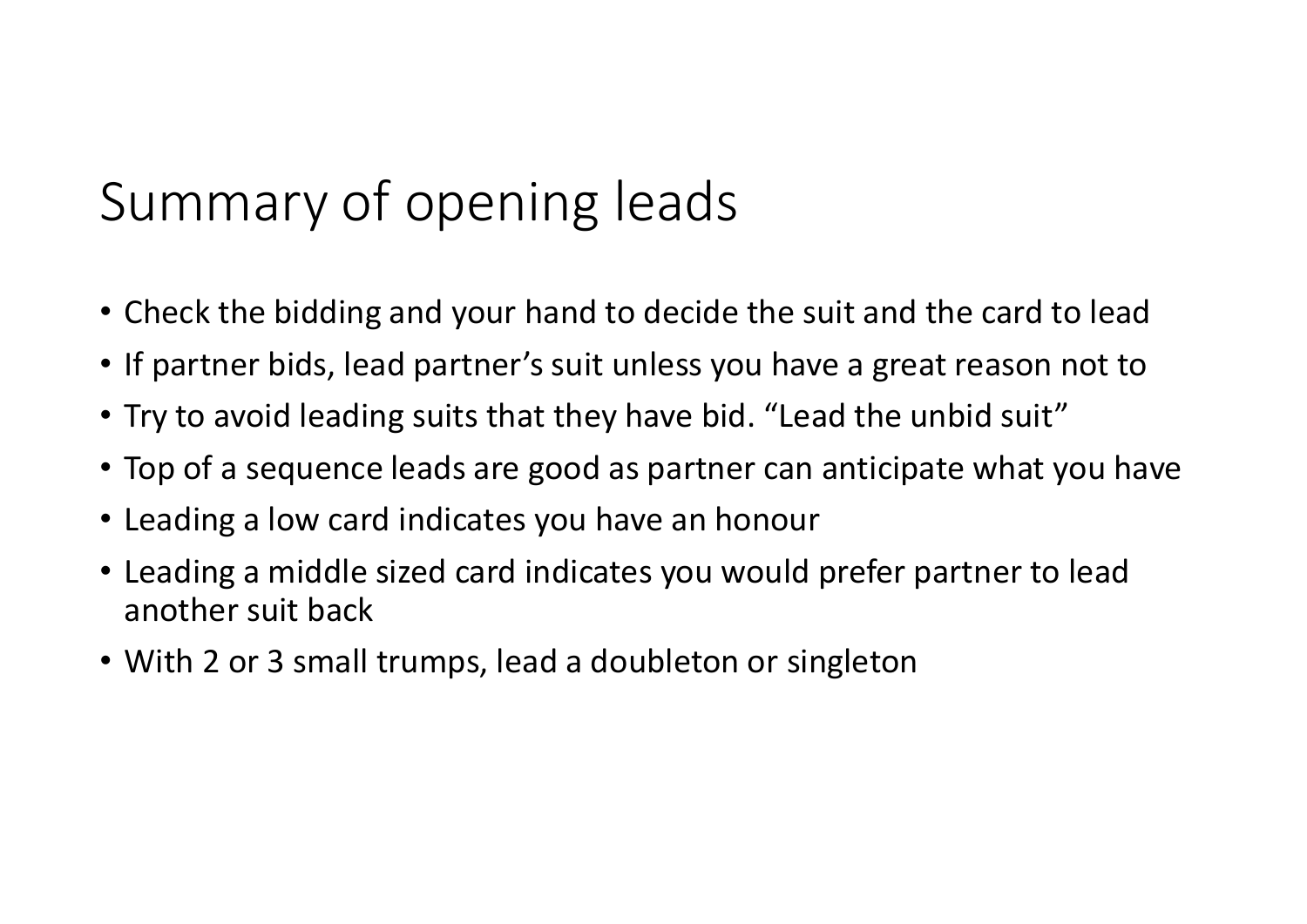#### What do you lead?

- You are West
- The bidding has been
- What do you lead?
- 
- What do you lead?<br>
 You are West<br>
 The bidding has been<br>
 What do you lead?<br>
 K - top of a sequence<br>
 A - top of a doubleton,<br>
hoping for a ruff What do you lead?<br>
• You are West<br>
• The bidding has been<br>
• What do you lead?<br>
• K• - top of a sequence<br>
• A• - top of a doubleton,<br>
hoping for a ruff hoping for a ruff

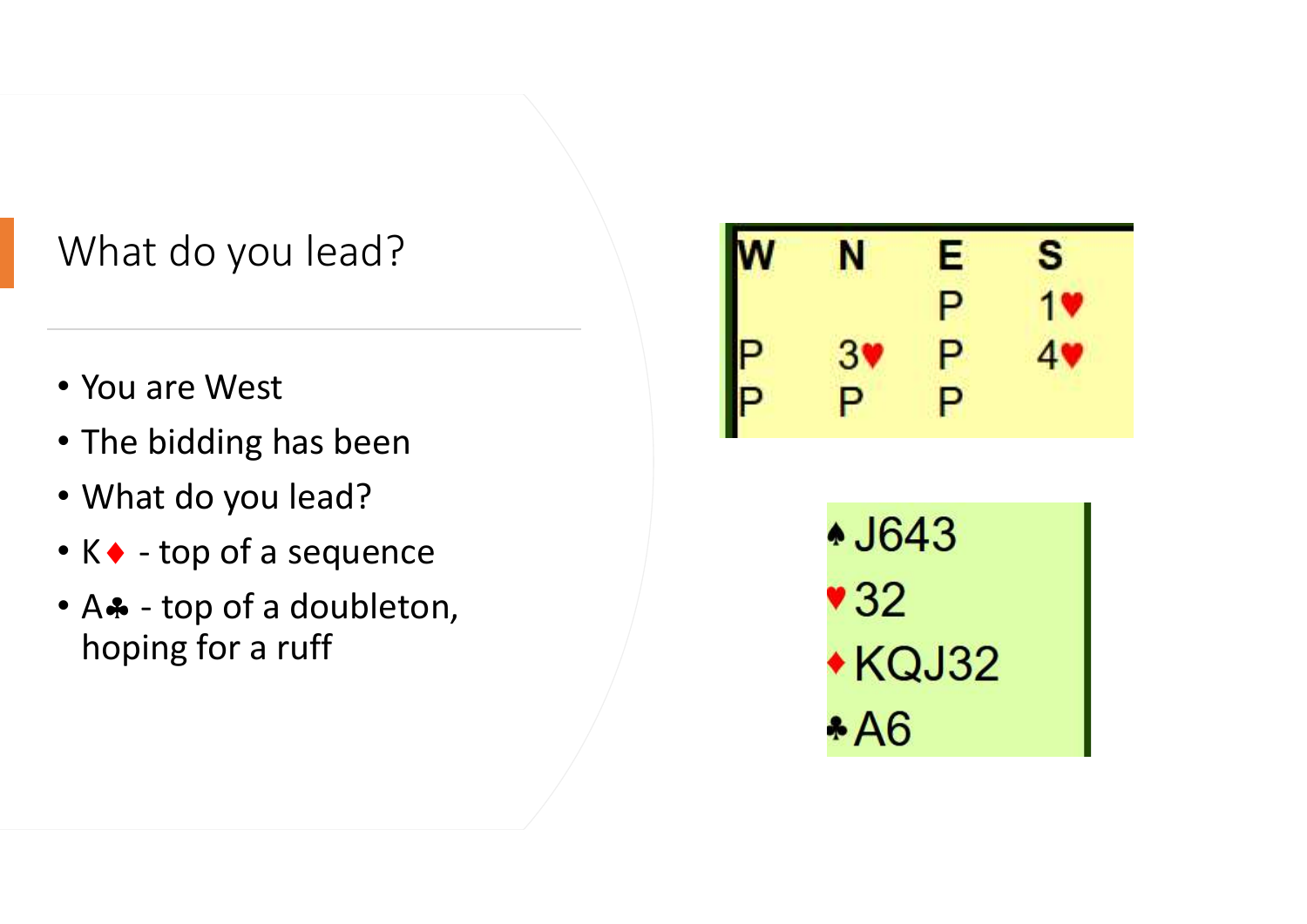#### What do you lead?

- You are West
- The bidding has been
- What do you lead?
- Partner has overcalled hearts. So lead hearts. Which one?
- $\vee$  2. This tells your partner that you have an honour.

| $\mathbf w$ | N  | E | S              |
|-------------|----|---|----------------|
| P           | 14 | ン | 2 <sub>0</sub> |
| P           | 44 | P | Ρ              |
|             |    |   |                |